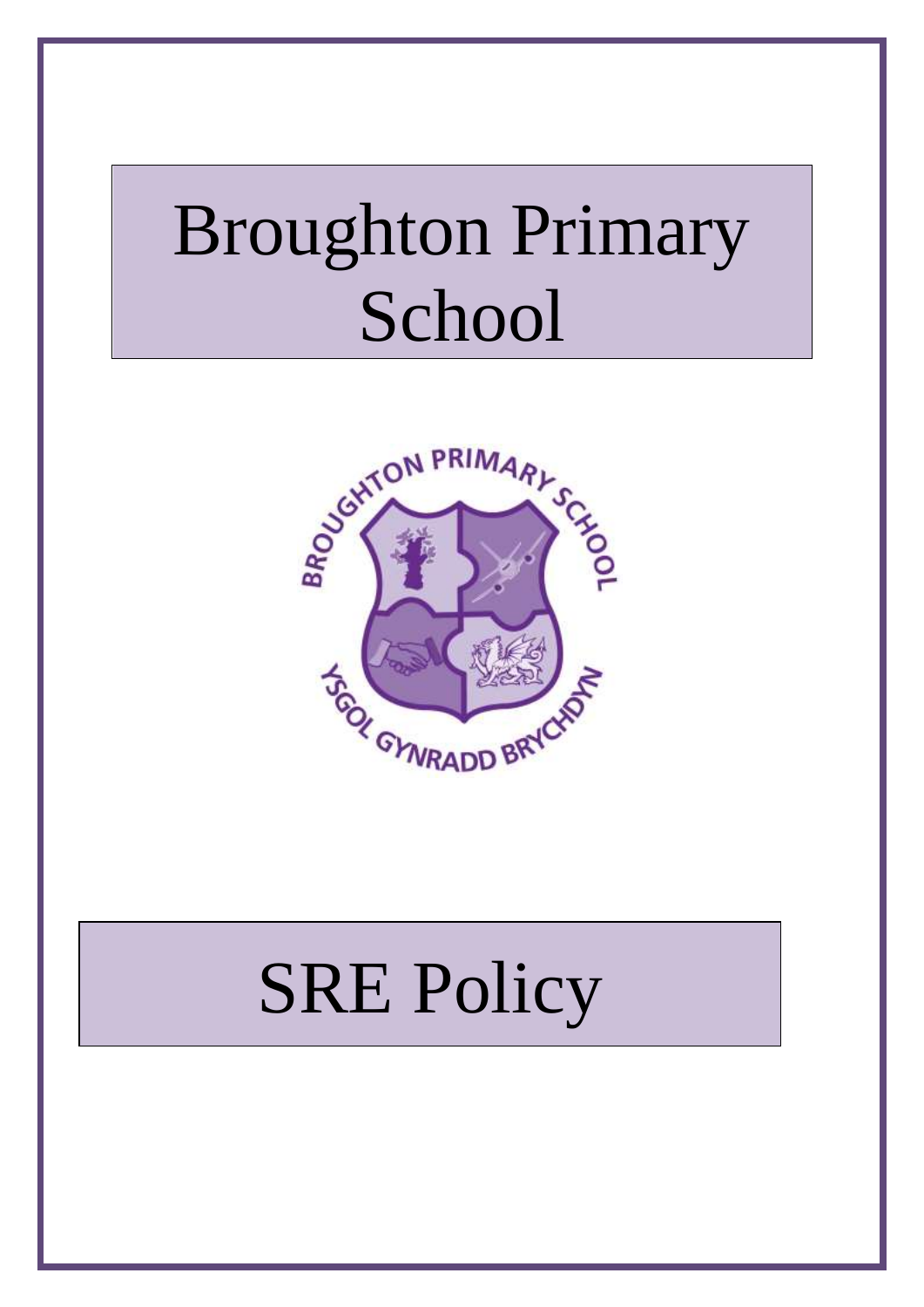

### **Sex and Relationships Policy**



Broughton Primary School

#### **Introduction**

In our school we have lots of opportunities to learn about growing up and change, our feelings, being safe, keeping clean, friendship qualities, healthy lifestyle, body image and relationships.

Our sex and relationships policy explains how we teach about growing up, keeping safe and how we help everyone develop good relationships in our school community.

Broughton Primary has adopted an age appropriate programme for the delivery of Sex and Relationships Education based on local and national guidance. The Sex and Relationships Policy and Child Protection/Safeguarding Policy ensure effective arrangements are in place to safeguard and promote the welfare of all pupils.

Education about relationships for pupils in Years 2, 3 and 4 will focus on the building of self-esteem by encouraging pupils to:

- Value themselves
- Recognise and communicate their feelings
- Form friendships and relationships.

Pupils in Years 2, 3 and 4 will also learn to:

- Differentiate between appropriate and inappropriate touching
- Use the correct words to name parts of the body in order to differentiate between male and female. The scientific terms will be used for this activity, which include: penis and testicles for males and breasts and vagina for females.

Pupils in Years 5 and 6 will learn:

- The reasons for the physical and emotional changes that take place at puberty, including conception, pregnancy and birth
- The range of their own and others' feelings and emotions
- The importance of personal safety and what to do or to whom to go when feeling unsafe.

Parents are informed of the sessions delivered in Years 5 and 6 and invited to view the teaching resources in advance. Please refer to the schools Sex and Relationships Policy for further information.

#### **We promise to:**

- Respect other children's comments and questions
- Not make personal comments
- Not force people to answer personal questions
- Be confidential and not name any of our friends and other people
- Use the agreed terms to name the parts of our body
- Not discuss our lessons with younger children
- Give everyone the opportunity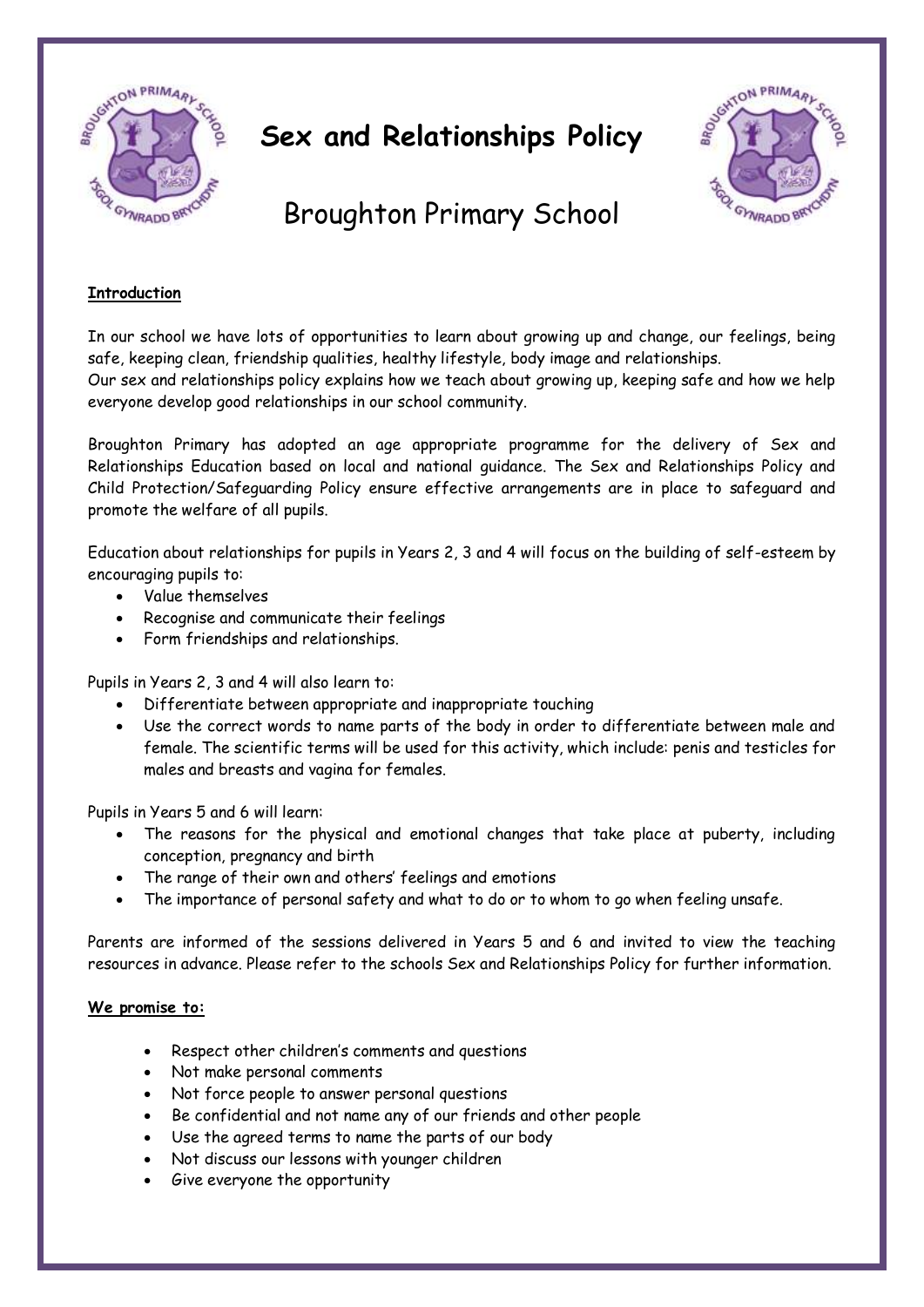- Not make fun of our friends
- Talk to parents, staff and pupils, to make sure everyone is happy with the way we learn about growing up and keeping safe.
- Encourage everyone in our school to keep healthy and safe
- Help everyone in our school to feel good about themselves
- Adhere to our class agreement

#### **Our pupils will have the chance to learn:**

#### **Early Years (Nursery/Reception):**

- About body awareness, feelings**,** friends and Families
- How to keep safe and be aware of strangers
- How to keep clean and healthy

#### **Year 1**

- About how we grow and change
- About keeping Clean and healthy
- To love, care and feel special within our families

#### **Year 2**

- About the differences between boys and girls
- The names for different body parts of our bodies
- About what is appropriate and inappropriate touching
- To keep safe and clean

#### **Year 3**

- How to be a good friend
- What is bullying?
- The names for different body parts of our bodies
- To look after myself and stay clean

#### **Year 4**

- Good friendship qualities
- About my Family roles and stereotypes
- What is Love?
- What to do and where to go when feeling unsafe

#### **Year 5**

- About the changes that occur during puberty
- To resist unwanted peer pressure and behaviour
- How to keep safe when using computers, tablets and mobile phones

#### **Year 6**

- To feel positive about self and feelings of others
- About different types of relationships
- To keep our mind and body safe and healthy
- How babies are conceived, grow and how they are born
- The importance of personal hygiene during puberty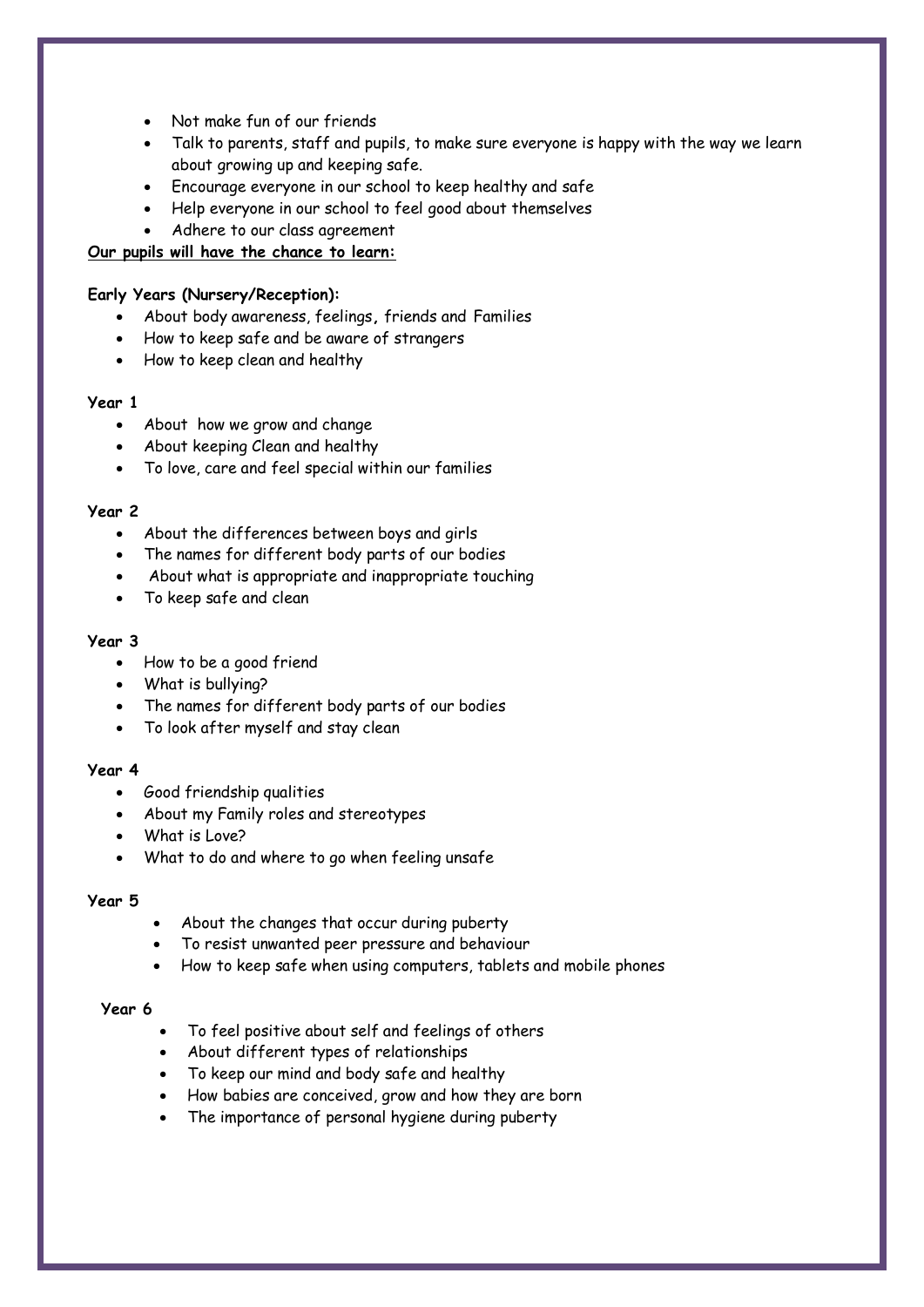#### **Everyone will know we are a caring school because:**

 We work with our pupils to tackle bullying and make sure everyone feels safe in school We encourage children to tell us if they are unhappy and try and sort out the problem or get help for them

We share our ideas with our families and friends and encourage parents to talk to their children about growing up and keeping safe. We invite parents to see how we learn about growing up and keeping safe. We also work with our school nurse, PC Ashton and other people who can help us to look after ourselves and keep ourselves safe.